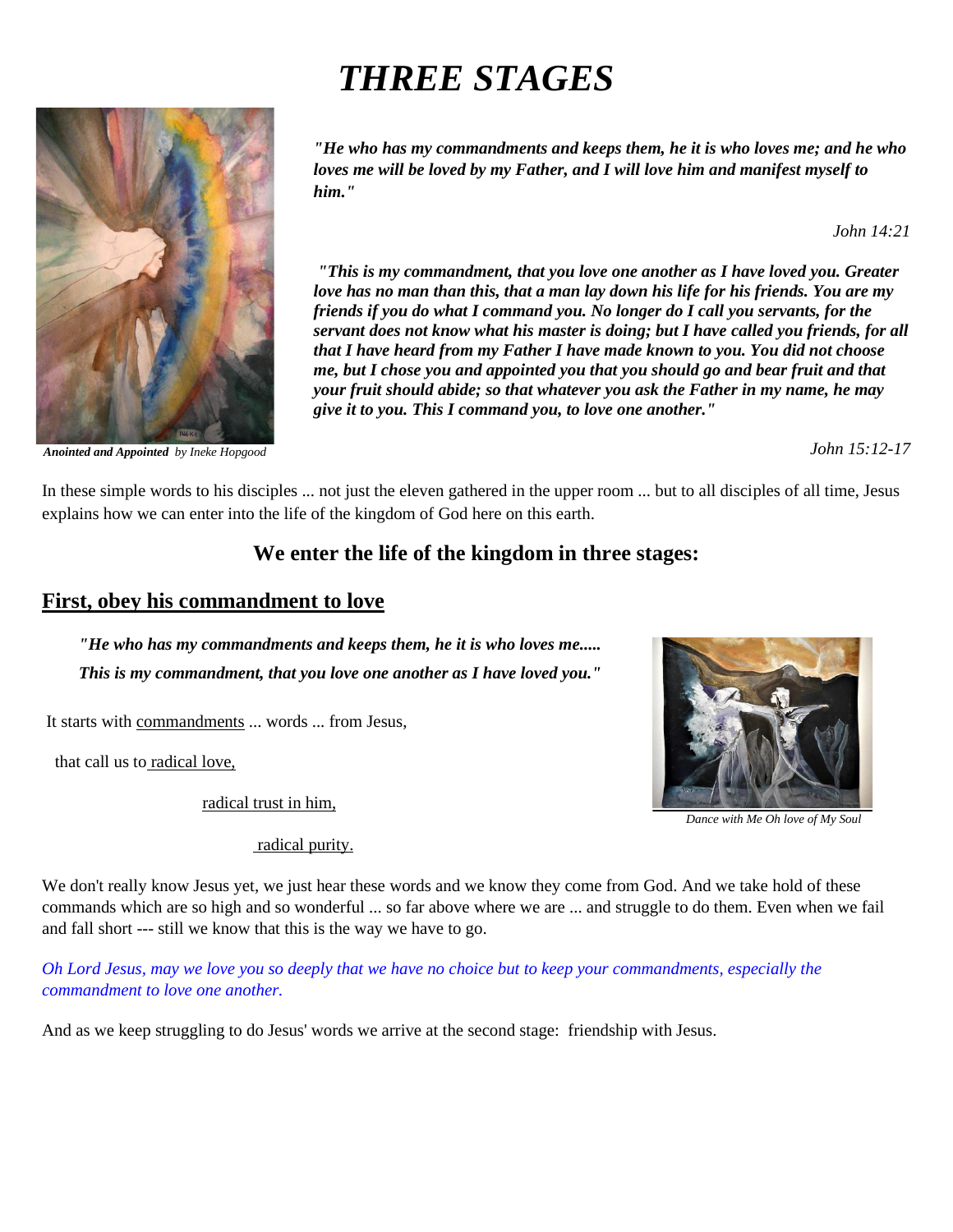## **Second, Friendship with Jesus**

*"He who loves me will be loved by my Father, and I will love him and manifest myself to him." "You are my friends if you do what I command you. No longer do I call you servants, for the servant does not know what his master is doing; but I have called you friends, for all that I have heard from my Father I have made known to you."*

......friendship with Jesus.

Suddenly, in the midst of our struggle to obey his commands, Jesus comes to us and manifests himself to us as our friend. He's not just our Master --- he's our

Friend who opens his heart to us and leads us into the very heart of God. Now the kingdom of God becomes for us much, much more than a set of wonderful commands.

- It's fellowship with God the Son ... heart-union with Christ so rich and so comforting that all our fears are driven out by this burning love of Jesus.

*Beloved Jesus, in our struggle to obey you. Manifest yourself to us. Become our dearest friend. Open your heart to us...lead us to the very heart of God.*

And in the power of that love we begin to love each other and to reach out to the wounded world.

Which is the third stage: fruit bearing.

## **Third, Fruit Bearing**

*"You did not choose me, but I chose you and appointed you, that you should go and bear fruit and that your fruit should abide; so that what-ever you ask the Father in my name he may give it to you. This I command you, to love one another."*

So now in union with Jesus,

- we're bearing fruit,
- we're asking the Father for life for others... and getting it,
- we're loving each other with the love of God.

Our friendship with Jesus moves us out into the world with

- life,
- healing,
- prophetic words,
- signs of hope,
- power to overcome evil,
- power to set the captives free.

*Jesus in the power of your love and friendship, pour life into and out of us so we may bear abiding fruit. In your love... may life, healing, hope pour out of our lives and mouths, may captives be set free, may evil be overcome,* 

*Jesus*



*Abundant Fruit*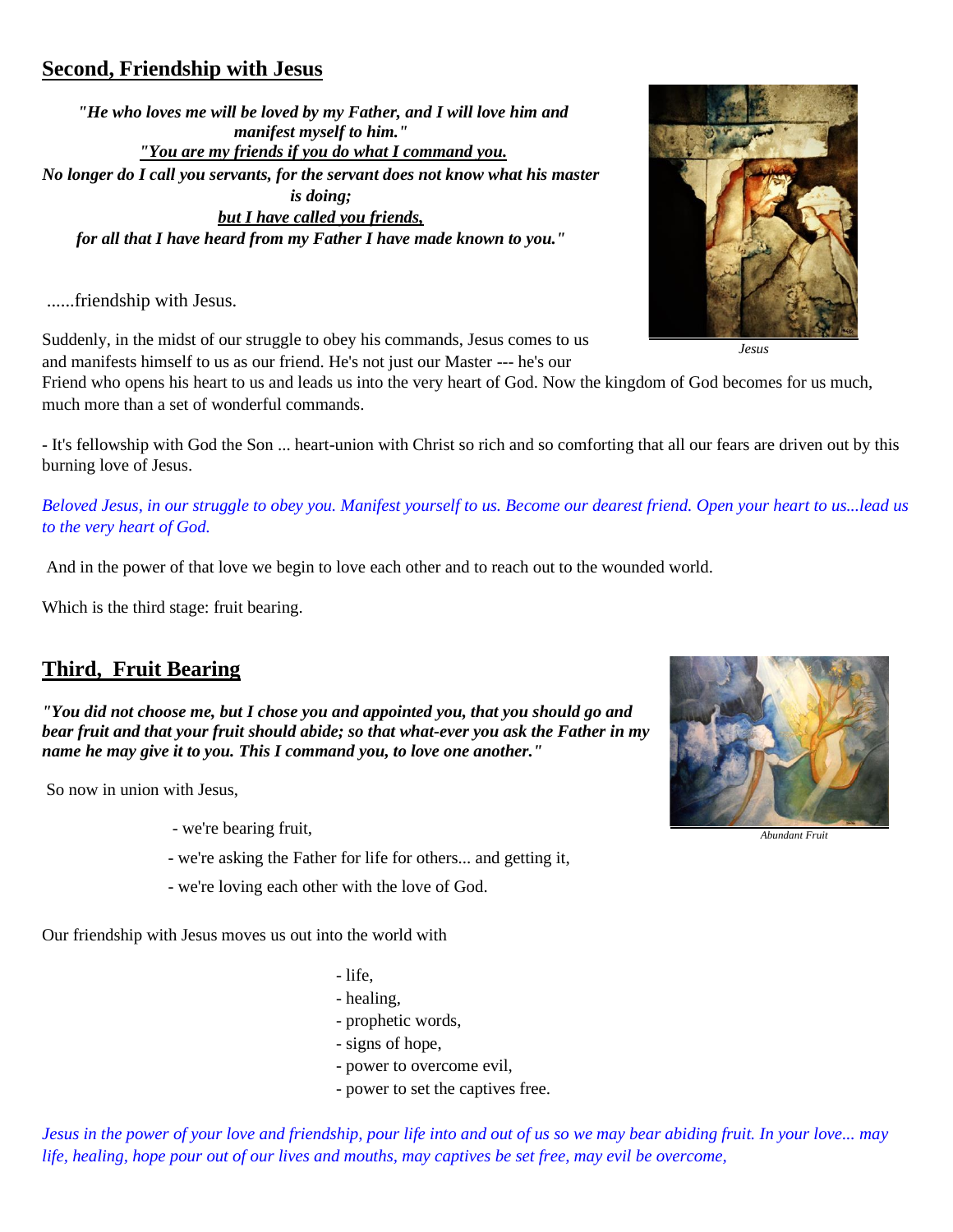## **Three stages:**

- **1. The commands of Jesus.**
- **2. Friendship with Jesus.**

## **3. Bearing fruit in the name of Jesus.**

In describing the kingdom life in this way we're not ignoring the cross. The cross of Jesus was the event which made these things possible ... the fountainhead from which all this life springs. And as we walk with Jesus we learn to know him --- not only in the power of his resurrection, but in the fellowship of his sufferings we become like him in his death as we lay down our lives.

But we only begin to see the power of Jesus' death and resurrection as we come to know Jesus himself in these three stages.

"You keep talking about Jesus as if it's possible to know him in a personal way here on earth, yet scripture tells us that Jesus is at the headquarters of the uni-verse in heaven ... that we are to look for his return.

So how can he be 'here' and 'there' at the same time?"

*"I have yet many things to say to you, but you cannot bear them now. When the Spirit of truth comes, he will guide you into all the truth; for he will not speak on his own authority, but whatever he hears he will speak, and he will declare to you the things that are to come. He will glorify me, for he will take what is mine and declare it to you. All that the Father has is mine; therefore, I said that he will take what is mine and declare it to you."*

 *John 16:12-15*

Jesus promised that he would send the Holy Spirit to stay on this earth until he (Jesus) returns and that the Spirit will convey Jesus' presence, Jesus' life.

### **Where the Spirit is, Jesus is.**

So it is the Spirit, the living, burning Holy Spirit of God, who brings us along on these three stages…. *…… as fast and as far as we allow.*

- It is the Spirit who wipes away the distance between earth and heaven, who opens our eyes and enables us to see the unseen.

- It is the Spirit who brings us into the first stage by causing the commands of Jesus to burn with fire in our hearts.
- It is the Spirit who brings us into the second stage by enabling us to truly know Jesus as our friend.

- It is the Spirit who leads us into the third stage by anointing us with power to bear fruit in his name.

*Jesus we need your Spirit to bring us along, to carry us into the life you call us to. Give us your Spirit so that our eyes are open and we can see the unseen. Give us your Spirit so that your commands burn within our hearts.Give us your Spirit so we can know you as our dear friend. Give us your Spirit so we are anointed with the power to bear fruit in your name. May we allow your Spirit to take us faster and deeper not holding back anymore.*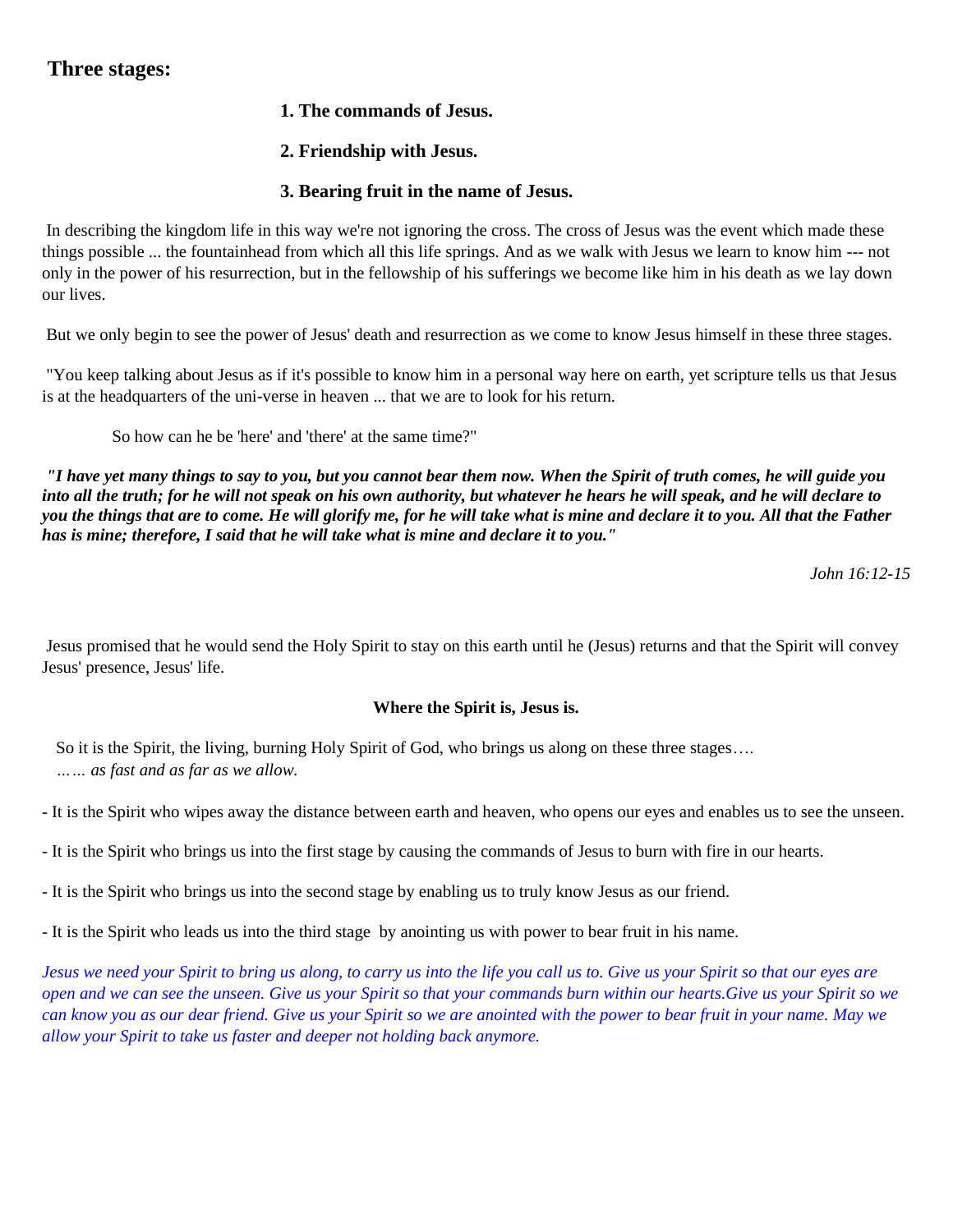## **So, the first stage becomes the call of the Spirit.**

The Spirit calls us through the words of Jesus.

#### *"It is the Spirit that gives life. The flesh is of no avail. The words that I have spoken to you, they are Spirit and they are life."*

So we hear Jesus' words spoken by someone, or we read the Sermon on the Mount in the Bible, or we wake up in a crisis and recall one sentence or one phrase from his mouth.

And we grab hold of those words.

"That's what I want! I want to make those words real in my life!"



*Breaking A Barrier*

We may not realize it at the time, but this is the Holy Spirit calling us out of darkness into God's light. The Spirit is quickening the words of Jesus to our minds and wills. And as we struggle with those words trying to do them ... and perhaps failing ... and wondering how in the world he can ever expect us to live them, we're starting to love Jesus---*starting* to love him.

*Oh Lord may we hear the call of your Spirit like never before. May that call draw us close to you, may we grab hold of your words. May love for you pour into our hearts as we realize the truth and beauty of your words.*

### **The second stage becomes the baptism of the Holy Spirit.**



*There is a Fire Burning in my Bones*

The baptism of the Holy Spirit is when we are flooded and filled and overwhelmed by the love of Jesus ... when we really begin to know Jesus as our friend.

*To them he presented himself alive after his passion by many proofs, appearing to them during forty days, and speaking of the kingdom of God. And while staying with them he charged them not to depart from Jerusalem, but to wait for the promise of the Father, which, he said, "you heard from me, for John baptized with water, but before many days you shall be baptized with the Holy Spirit."* 

*Acts 1:3-5*

And when they were baptized with the Holy Spirit they knew the friendship of Jesus from within ... they knew Jesus as they never knew him before.

And for anyone reading this to whom this hasn't happened yet,

- you should expect it,
- ask for it,
- open your heart to receive it.

John baptized with water ... Jesus baptizes with the Holy Spirit.

He floods you with the life of God and specific things begin to happen to you.

- Suddenly Jesus is right there and you know that he's your friend he's with you, he loves you, his hand is on you.
- And with that wonderful awareness of the presence of Jesus, the scriptures open. Things in the Bible that never made sense before now begin to fit together.
- Prayer begins to flow from you with a freedom and a power you never knew before.
- Your tongue is set free and you find yourself giving testimony to Jesus.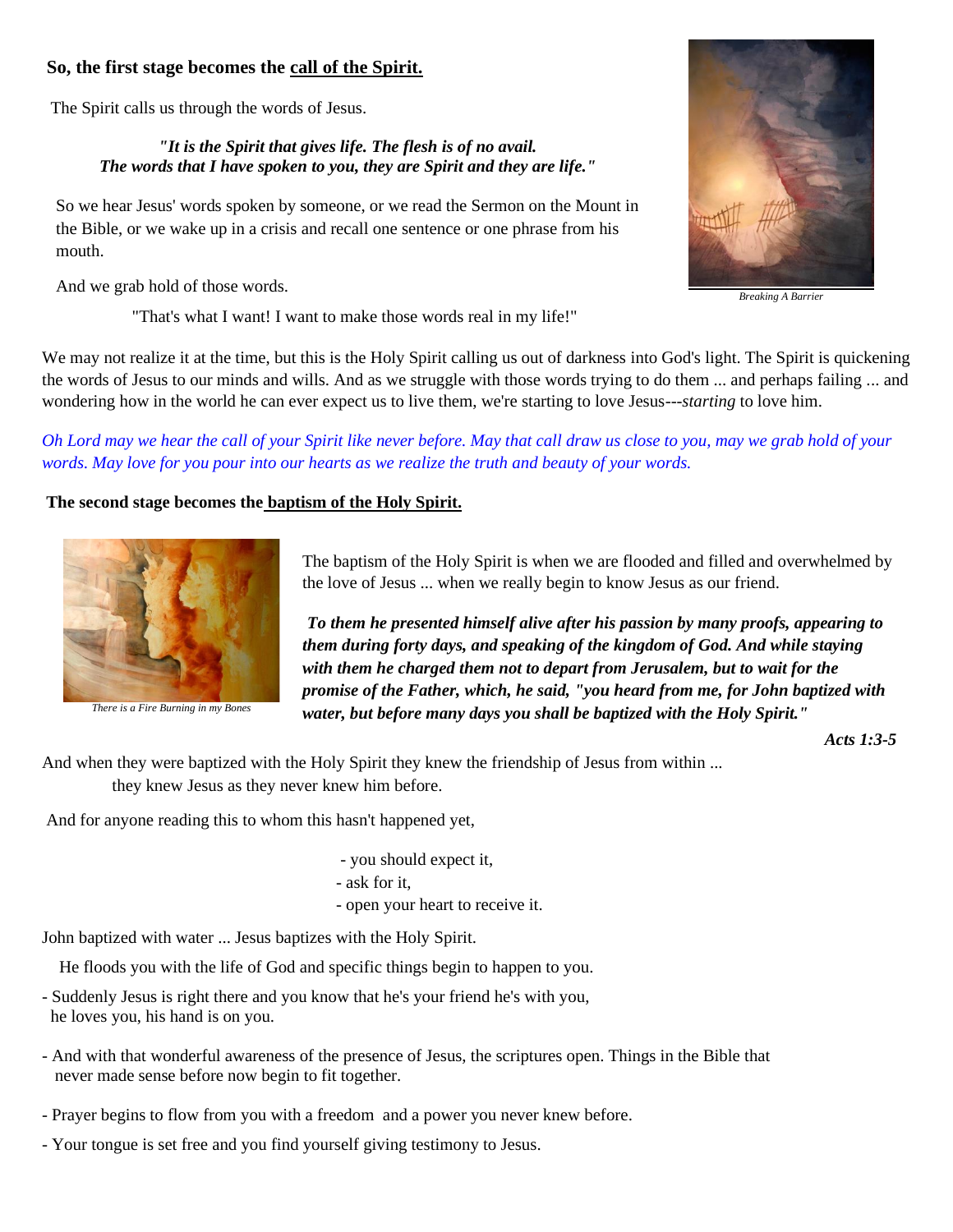Perhaps there are some people reading these words to whom this all happened some years ago, but now it's like a fire that has almost gone out.

- Stir it up!
- Put some kindling on it.
- Get down on your knees and coax it until those coals which are almost out .. begin to glow once more and burst into flame.

The Holy Spirit was given to you so that you could know Jesus and love Jesus and serve Jesus, not just for a year-and-a-half, but forever.

*Lord Jesus, flood us, overwhelm us with your love. Flood us with life. Open our hearts to the beauty, power and truth of your scriptures. Relax us into the tender embrace of your friendship... so that we can coax back to life even the tiniest of flames, so that our prayers unleash holy power, so our tongues are finally set free.*

#### **The third stage becomes walking in the Spirit.**

#### *"If we live by the Spirit, let us also walk by the Spirit,"*

- You've been baptized in the Spirit,
- You've been brought into union with Jesus,
- ... so now you can do those commands which before were im-possible.

You can love your enemy, you can go the second mile, you can be pure, you can get rid of your grudges.



*Restoration*

Now it's not simply friendship with Jesus out in the desert away from the hassles, now it's friendship with Jesus *in the midst of* the pressures, confusion, and trials of life.

*"You did not choose me, but I chose you and appointed you that you should go and bring forth fruit and that your fruit should abide. So that whatever you ask the Father in my name he may give it to you ... "*

**…." even power to obey the commandment to love one another."**

*Lord may we be so filled with the power of the Spirit..that we walk with you at all times. May we step forward willing to go the second mile, committed to loving our enemies, letting go of our grudges, May we walk in the power and confidence of your friendship in the midst of all things. Thank you dear Lord for choosing us, anointing us, drawing close to us and giving us the gift of bearing fruit.*

And so we go out into the world in unity with each other.

- We go out with prayer in our hearts.
- We speak those same gracious words of Jesus that drew us into the kingdom.
- We speak those words under the authority of the Spirit.
- We speak them as friends of Jesus who are walking with Jesus and know Jesus.

And people are drawn just as we were drawn ... *we bear fruit.*